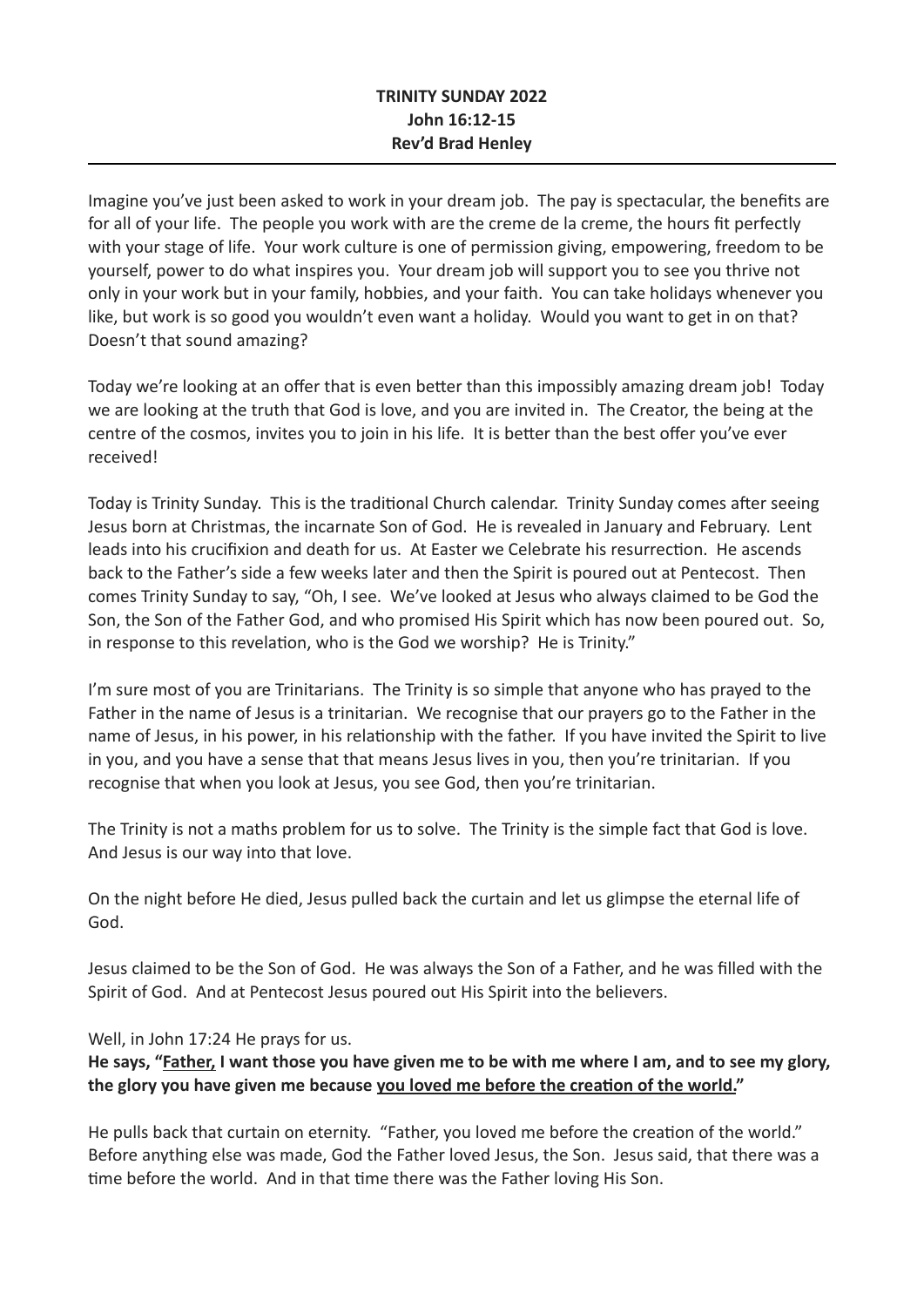We see evidence of this throughout the Bible. So, if you start at the very beginning, in Genesis 1 there is a plurality to God. Verse 1, "In the beginning God created the heavens and the earth. Now the earth was formless and empty, darkness was over the surface of the deep, and the Spirit of God was hovering over the waters." You have God and the Spirit of God.

Then when God created humanity he said, "**Let us make humanity in our image, in our likeness**…" (Genesis 1:26).

Or picture Jesus' Baptism. In Luke 3, (or Mark 1 or Matthew 3) when Jesus is baptised by John he is immersed in the water and as he comes out heaven opens and the Spirit of God descends on Him like a dove. And a voice from heaven said, "You are my Son, whom I love, with You I am well pleased." In this image we see an eternal snapshot of God. The Father has forever been loving His Son in the joy and unity of the Holy Spirit.

All three persons of the Trinity were present in this beautiful picture of unity. The Son is the image of God, the exact representation of His being, the Father and the Spirit lovingly approve of the Son.

That's amazing, because Jesus was being baptised. And John's baptism was a symbol of repentance. All the dirty sinners were flocking to the river to be washed clean. They were repenting, turning away from living self-centred lives and turning to live a God-centred life. Jesus stepped in, fully identifying with the broken and sinful people he came to save. Jesus could have stood on the bank of the river pointing his finger and saying, "that's right, you're all sinful and you need to get clean." He was the only one who was sinless and didn't need to be cleaned. But instead, he jumped in, fully entering into our situation. John the Baptist was perturbed. He felt that Jesus should be baptising him, not the other way around, but Jesus reassured him that it is right for Jesus to fully identify with us. This was right at the beginning. All four gospels put Jesus' baptism before he had done any miracles, had taught, or healed, walked on water, multiplied bread and fish, or argued with the religious leaders.

So, Jesus emerged from the water. Having done nothing from a worldly perspective that could "earn" His Father's approval, and the Father says, "This is my son whom I love. With Him I am well pleased."

This wonderful image of God the Trinity is where we go in eternity. Through Jesus we are included in this life of loving unity.

\*\*\*

Our reading from John 16 comes on the night before Jesus died. So, on this important night, when Jesus only has moments left to teach his disciples before his death, what did he teach them? Trinity. It actually starts in chapter 13 when Jesus washes his disciples feet. Then 14-16 he teaches them and in chapter 17 he prays.

He promises them His Spirit. He tells them he is going away but he will not leave them as orphans.

The Trinity is right there. Jesus, the Son, says that he doesn't leave the disciples as orphans, without a Father. He is leaving, but they are still children of the same heavenly Father. They are not orphans, and in the context of telling them again and again that they will be given another, the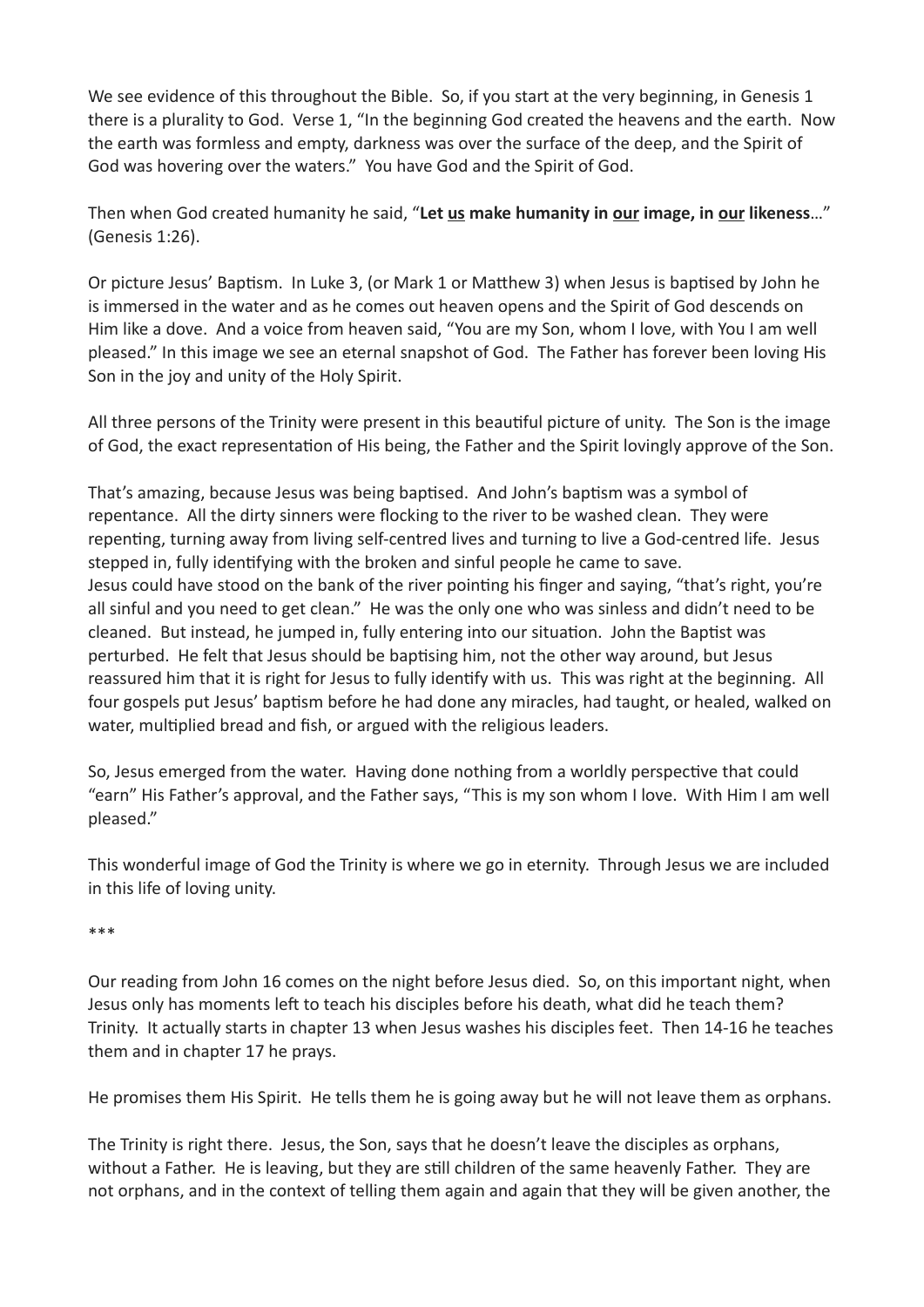Holy Spirit, he also says, "I will come to you." Jesus uses many different statements and images across these chapters to show the unity of the Father, Son and Holy Spirit. He tells them that Jesus and the Father are One. Jesus and the Spirit are One.

He explained that the Spirit's role is like a spotlight. The Spirit points people to Jesus. He reminds Christians of what Jesus taught and He dwells in us, He is the presence of Jesus within us.

Then he comes to our reading. He says, "I have much more to say to you, more than you can now bear." There's too much for our limited brains to take in. "But when He, The Spirit of Truth, comes, He will guide you into all the truth. He will not speak on his own; he will speak only what he hears, and he will tell you what is yet to come."

The Spirit guides us deeper into following Jesus. He speaks what he hears from Jesus and the Father. The Spirit is like the breath of God carrying the word of God to us. He applies the Word of God to our lives. And He is the one who guided the writing of the New Testament for us.

So, Jesus is our way in to the joyful, loving union of the Three. In the first verse I shared, he prayed, John 17:24 - "I want others to be with me where I am." Jesus wants us to join Him in his eternal life of love.

I'd like to share an illustration with you. This will help you see this truth in a different way. Illustrate on whiteboard.

Imagine if God was all alone, a simple, monolithic being, or power. Let's call this God, "god" with a small G because it's not the true God. How would such a power, being, or "god" relate to anything else?

That god creates everything - who knows why? and that "god's" relationship with everything flows out of who that god is.

That "god" may choose to love, or may choose not to love. That god may choose to express wrath and judgement or he may not. That god's relationship with us and the world is an unpredictable question mark.

But because the true God is Trinity: Father, Son and Spirit eternally in a loving relationship, we can rely on God always loving. Everything the true God does, flows from who He is. God doesn't so much choose to love, as the fact that God is love, so everything that God does is loving because it flows from the fact that God is love. That Triune relationship of love is the core of who God is. It is completely true that God loves us, and we can rely on that love because it is not an optional extra to his being, it is right at the core of who He is, who He always has been and who He always will be.

In the very nature of God is the assurance that when God creates, it is the overflow of his love. When God speaks, it is words of love. When God provides, it is the generous provision of His love. When God judges, it is done in love. Everything God does is motivated by, and is characterised by love.

When Jesus became one of us, He entered into His creation to draw us back into the life of God. So now, we are Jesus' brothers and sisters, included in the very life of God. Ephesians 2:4-7 says, "Because of His great love for us, God, who is rich in mercy, made us alive with Christ even when we were dead in transgressions – it is by grace you have been saved. And God raised us up with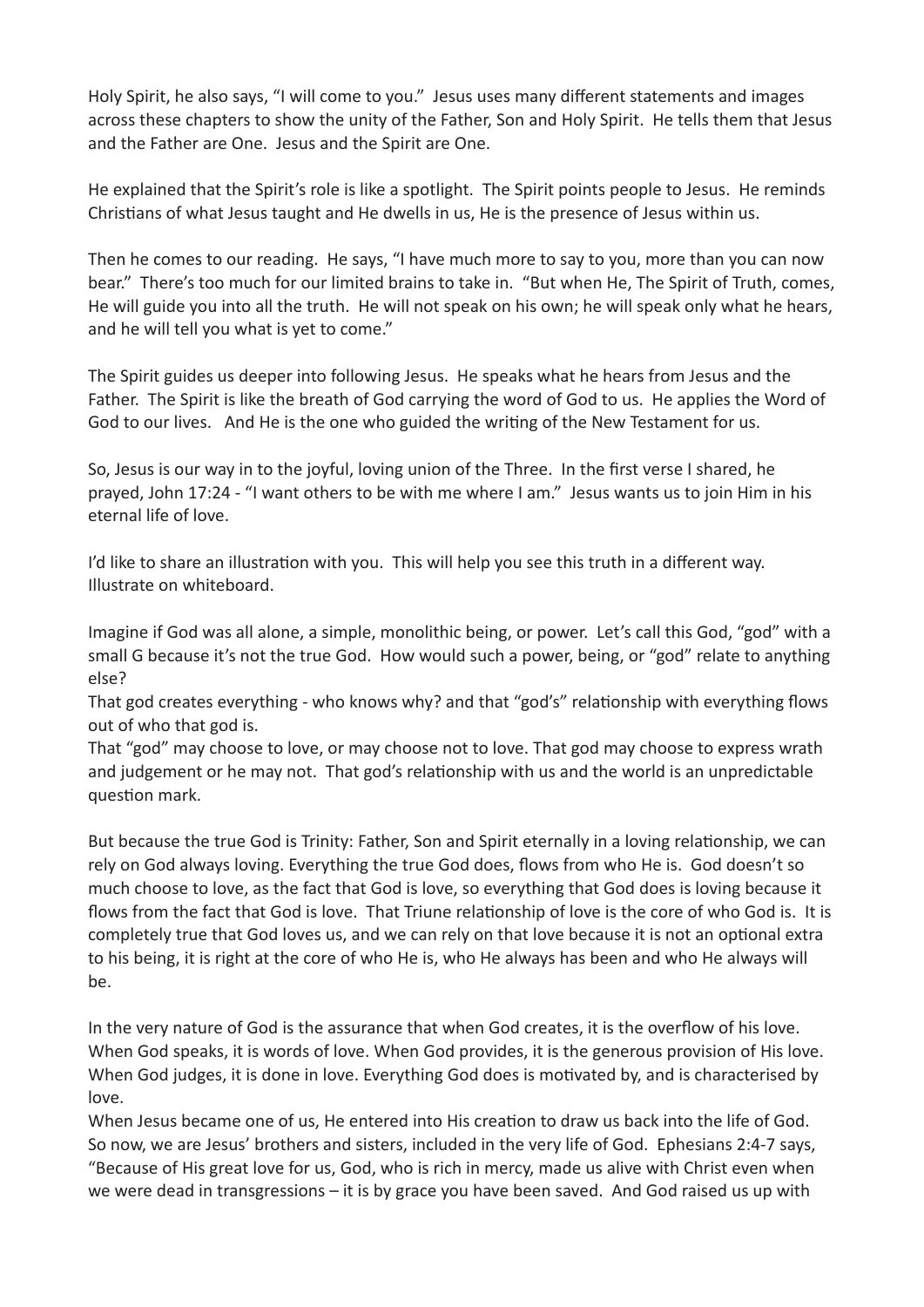Christ and seated us with him in the heavenly realms in Christ Jesus." Those who trust in Jesus are today raised with him and seated with Him in His victory, in His Family. His Father is our Father, His Spirit is our Spirit and we are His brothers and sisters.

There is a belief out there that the Christian God condemns people to hell. Out there in the world there is a sense that Christians believe good people go to heaven and bad people go to hell. Or, boring people go to the clouds and pluck away at boring harps while fun people, partying people go to hell, party with their friends and have heavy metal, popular music. People out there often believe that Christians condemn everyone else to hell. But, thinking from the basis that God is love, that God is Trinity, what is heaven and what is hell?

We often think of heaven and hell as primarily places to be sent. Some people imagine that we go to one or the other based on what we do. Good people to heaven, bad people to hell. Others think that we go to heaven or hell based on belief in certain statements of faith, or creeds.

The Bible's depiction of heaven is not primarily a place but a relationship with the God of love. Heaven is being with God, in the presence of God, because everything good can be found in God, everything good, loving and perfect flows from God. So heaven is the prodigal son being welcomed in to the arms of his loving Father. Heaven is finding the treasure that is more valuable than anything this earth can offer and giving everything else up to take hold of it. Heaven is entering into the divine dance of love where Jesus gave his all for us and we are welcomed into His loving family, filled with His loving Spirit and embraced by His loving Father.

Hell on the other hand is the opposite. If everything good is found in God, everything good, pleasing and perfect flows from God but you reject God, he will allow you to forgo everything good. If heaven is relationship with the God of love but you reject Him then you reject love, relationship and eternal joy. If Jesus is the bread of life, then the loss of Jesus means starving. If Jesus is the Light of the World then the loss of Jesus means darkness. If Jesus is the Good Shepherd, the the loss of Jesus means wandering alone and lost. If Jesus is the resurrection and the life, then the loss of Jesus is eternal death. And if Jesus is the Lamb of God, sacrificed for our sins, the loss of Jesus means paying that price for ourselves.

Do you know the story of Eugene Oregon (Onyagin)? It is a classic Russian novel in which a jaded aristocrat, Onegin, meets an innocent young girl in the countryside. The girl, Tatyana, writes him a letter, offering him her love. Onegin does not reply. When they meet again, he turns her down: "the letter was touching," he tells her, "but he would soon grow bored of marriage to her." Years later, Onegin enters a party and sees a stunningly beautiful woman. It is Tatyana. But she is now married. Onegin falls in love with her. He tries desperately to win her back. But Tatyana refuses him. Once, the door was open: she offered him her love. Now it is shut.

For many people, it is easy to reject Jesus now. Like Tatyana's letter to Onegin, his offer is touching. But, we believe we will be happier without such a commitment. We worry he will cramp our style, so we move on with life and leave him in the spiritual countryside. One day, the Bible warns, we will see Jesus in all his glory, our eyes painfully open to his majesty. We will know in that moment that all our greatest treasures were nothing compared with him, and we will bitterly regret that decision. But it will be no more unfair than Tatyana's rejection of Onegin. If we reject Jesus, he will one day reject us, and we will be eternally devastated. But, if we accept Jesus now, we will live with him forever in a fullness of life we cannot begin to imagine. The choice is ours.